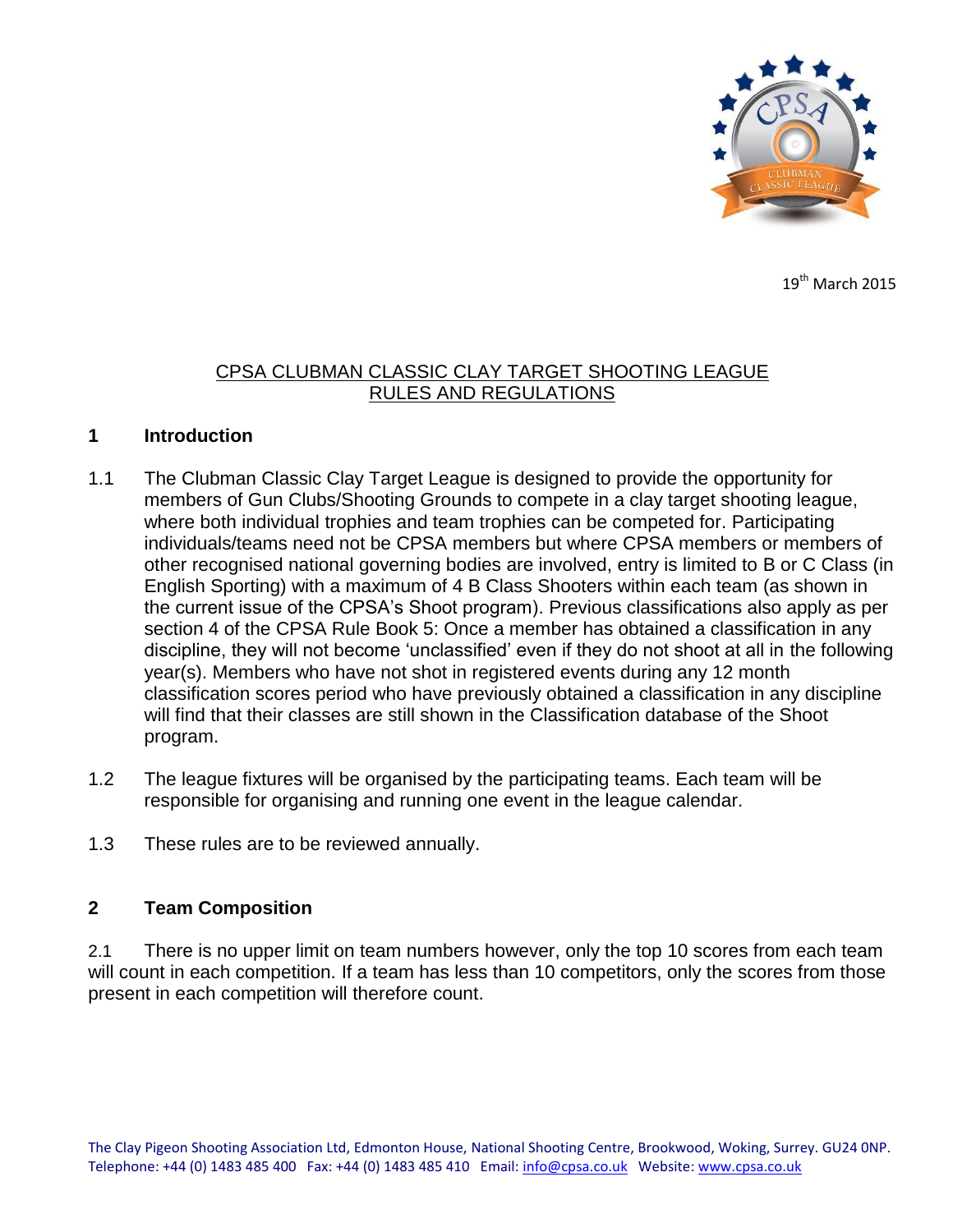# **3 Eligibility**

- 3.1 It is accepted that each Club/Ground will apply the competitor eligibility rules to their participants.
- 3.2 Each Club Captain will apply the rules of competitor eligibility. To re-iterate, this League is for B (max 4 per team) & C Class (English Sporting) & Unregistered/non CPSA Shooters. Higher classifications may shoot on a Targets Only basis and as such their scores will not be eligible for the individual or League prizes.
- 3.3 A classification will be applied at the conclusion of the League based upon the cut-off points below:

 $69.0% + =$ Teal

 $54.0 - 68.99\% =$  Crow

 $0.0 - 53.99% =$ Rabbit

All calculations will be to one decimal place and rounded.

## **4 Match Conditions**

4.1 Each Club/Ground is to host an English Sporting clay target competition (Reference CPSA Booklet 7 Technical Rules) of no less than 70 targets over a minimum of 7 stands.

4.2 Maximum permitted load is 28 gram and Team Captains to please contact the participating Clubs/Grounds to determine any fibre/plastic wad restrictions.

4.3 The wearing of recognised and purpose made hearing and eye protection is compulsory and must be worn by all persons taking part in the events while in the act of shooting, refereeing, scoring, trapping, officiating in any capacity or spectating near the shooting stands.

## **5 Procedure**

- 5.1 The following procedure will ensure the timely distribution of information which will allow the competition to run smoothly.
	- 5.1.2 Club Captains are to submit confirmation of expected numbers to the CPSA 5 working days before the start of the competition.

5.1.3 Team lists are to be submitted by the CPSA to the hosting Club organizer prior to the competition beginning (first competition shot being fired).

5.1.4 At the conclusion of each fixture the hosting Club shall retain the competition scorecards and the scores must be submitted electronically to the CPSA within 7 days by an appointed member of the Club/Team.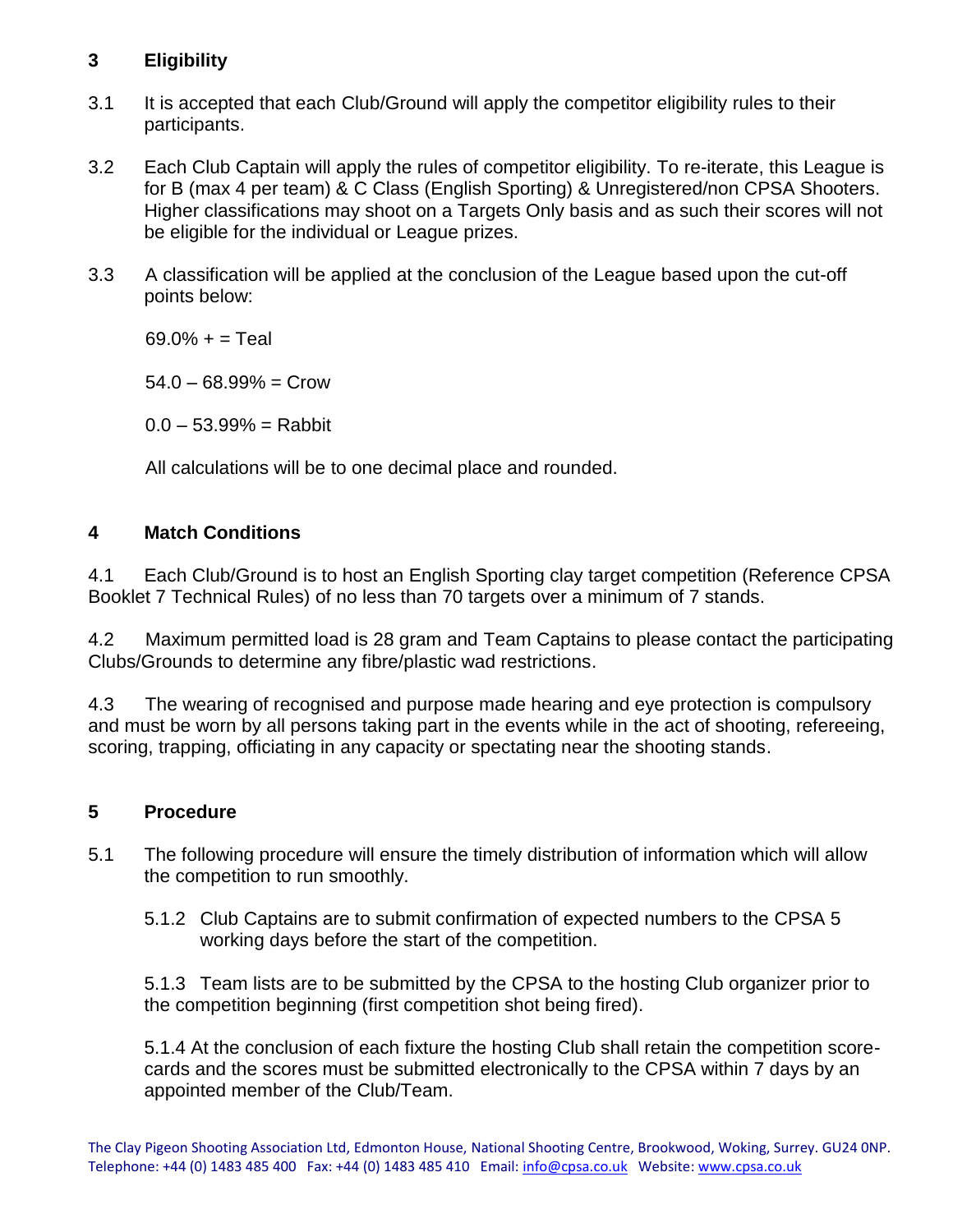5.1.5 In the event of cancellation by the hosting Club, the Club organizer is to make every effort to contact the Club Captains to inform them of the cancellation and then make every effort to reschedule the fixture as soon as possible.

5.1.6 In the event of a dispute, there will be a jury made up of the attending Club Captains for the duration of the event and whose decision will be final.

#### **6. Entry Fees**

- 6.1 Costs of individual events will vary depending on the location, discipline and numbers attending. Organisers are to keep costs in the region of £21 per competitor for 70 targets (30p per clay), of which £1 per competitor is payable by the hosting Club/Ground to the CPSA to cover admin costs (score cards, trophies etc). Where possible we would encourage Club/Grounds to offer a reduced entry fee for Juniors & Colts.
- 6.2 Entry fees and funding for prizes will be reviewed annually.
- 6.3 Participants may re-shoot the layout time permitting but only once the score cards for all of their team members have been handed in to the hosting grounds office and the appropriate fee paid to the ground for a new non-League score card.

#### **7. Awards**

7.1 The following trophies will be sponsored by the CPSA and supplied at the Trophy Presentation Shoot following the final League fixture.

7.1.1 Overall Winning Team Overall Runner-Up Team

Individual trophies will be awarded according to the hierarchy of positions shown below:

- 1. High Gun Overall
- 2. Runner Up Overall
- 3. Lady High Gun
- 4. Veteran High Gun
- 5. Junior High Gun
- 6. Colt High Gun
- 7. Teal High Gun
- 8. Crow High Gun
- 9. Rabbit High Gun
- 10.Newbie High Gun (New certificate holder within 12 months of the first shoot date)

Competitors that are entitled to win more than one individual position will be awarded the highest position only.